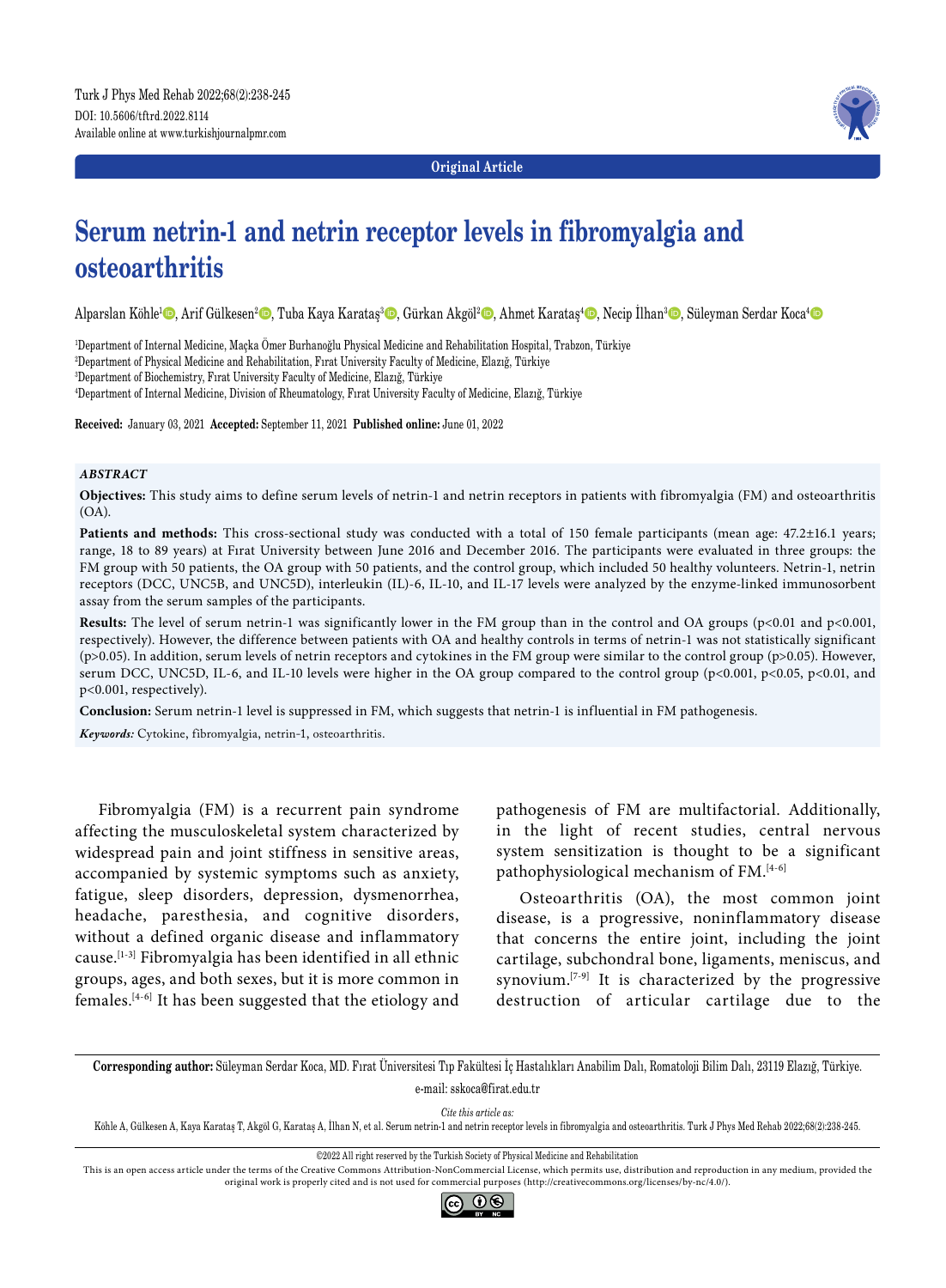disintegration of the balance between construction and destruction in cartilage homeostasis for mechanical, biological, chemical, molecular, and enzymatic reasons. Enzymes (metalloproteinases), cytokines (tumor necrosis factor [TNF]-α, interleukin [IL]-1β, and IL-6), and growth factors (transforming growth factor [TGF]-β and insulin-like growth factor play a crucial role in the dynamic balance between anabolic and catabolic processes in the joint cartilage.  $[7-9]$ 

Netrins are proteins related to the extracellularly located laminin and manage cell and axon migration during embryogenesis.<sup>[10]</sup> Netrins have a role in embryonic development, including functions in cell migration, axon guidance, angiogenesis, and morphogenesis, in animals and humans. Secreted netrin-1 is attractive for some cells and repulsive for some other cells.<sup>[11]</sup> In addition, netrin-1 is an autocrine and paracrine organizer of osteoclast differentiation. Moreover, it promotes inflammation by affecting macrophages at inflamed areas and inhibits migration of neutrophils, lymphocytes, and monocytes.

Netrin receptors belong to the family of immunoglobulins encoded by a large group of proteins that direct cell adhesion and signal transduction. Netrin receptors belong to three main families of receptors called Down Syndrome Cell Adhesion Molecule (DSCAM), Deleted in Colorectal Cancer (DCC), and UNC5 (UNC5A, B, C, and D).[12-14] The DCC gene has been found at high rates in the central nervous system. It was also observed in the prostate, basal lamina of the skin, lung, gastrointestinal tract, and bladder epithelium, and it participates in the axon and transmembrane protein guidance. Vertebrae have four homologous netrin-1 receptors, UNC5A through UNC5D. The UNC5 proteins are transmembrane proteins. The DCC receptors act attractive and also participate in the repulsive function, while UNC5 acts repulsive.<sup>[10-13]</sup> Netrin-1 and DCC receptors have been shown to have a possible role in inducing sensory innervation and OA pain.<sup>[15]</sup> It has also been demonstrated that UNC5B and UNC5C increased in patients with OA.<sup>[16]</sup> In addition, some cytokines, such as IL-8 and IL-6, have been reported to be responsible for hyperalgesia in patients with FM.[17] Considering the effects of netrin and its receptors on cytokines and their relationship with pain, we aimed to evaluate their levels in FM and OA patients in our study.

## **PATIENTS AND METHODS**

The cross-sectional study was conducted with a total of 150 female participants (mean age: 47.2±16.1 years; range, 18 to 89 years), who were evaluated in three groups (the FM group, OA group, and control group), at Fırat University Faculty of Medicine between June 2016 and December 2016. The FM group included 50 patients diagnosed with FM according to the 2010 ACR diagnostic criteria<sup>[14]</sup> who applied to the Rheumatology and Physical Medicine and Rehabilitation outpatient clinics. The OA group was contained 50 patients diagnosed with OA according to the ACR criteria<sup>[18]</sup> who applied to the Rheumatology and Physical Medicine and Rehabilitation outpatient clinics. The control group included 50 healthy volunteers in the same age range as the other two groups. Patients under the age of 18, patients with systemic inflammatory rheumatic disease, patients who could not be contacted, and those with acute or known clinically interfering disease, such as malignancy, thyroid or endocrine disease, and osteoporotic fracture, and pregnant women were excluded from the study. A locomotor system examination with medical history-taking was conducted in all participants. The patients were questioned for their treatments and complications. The body weight and height of all participants were measured.

Blood samples were obtained from all participants after 12 h of fasting for laboratory tests. Complete blood count, urea, creatinine, alanine aminotransferase, C-reactive protein (CRP), and erythrocyte sedimentation rate (ESR) values of the participants were recorded from the files. Antinuclear antibody, rheumatoid factor, CRP, uric acid, and thyroid hormone levels were determined to exclude possible autoimmune and rheumatological diseases. In addition, 5 mL of blood was obtained from the patients and centrifuged for 5 min at 5000 rpm, and the serum sample was stored at -20°C until laboratory analysis. In these serum samples, netrin-1, UNC5 homologous family, DCC family, IL-17, IL-10, and IL-6 levels were analyzed by the enzyme-linked immunosorbent assay (ELISA).

Serum netrin-1 (Elabscience, Wuhan, China; catalog no: E-EL-H2328), Human UNC5B (Elabscience, Wuhan, China; catalog no: E-EL-H2631), Human UNC5D (Elabscience, Wuhan, China; catalog no: E-EL-H2628), Human DCC (Elabscience, Wuhan, China; catalog no: E-EL-H2639), IL-6 (DIAsource ImmunoAssays S.A, Ottignies-Louvain-la-Neuve, Belgium; catalog no: KAP1261), IL-10 (DIAsource ImmunoAssays S.A, Ottignies-Louvain-la-Neuve, Belgium; catalog no: KAP1321), and IL-17 (Elabscience, Wuhan, China;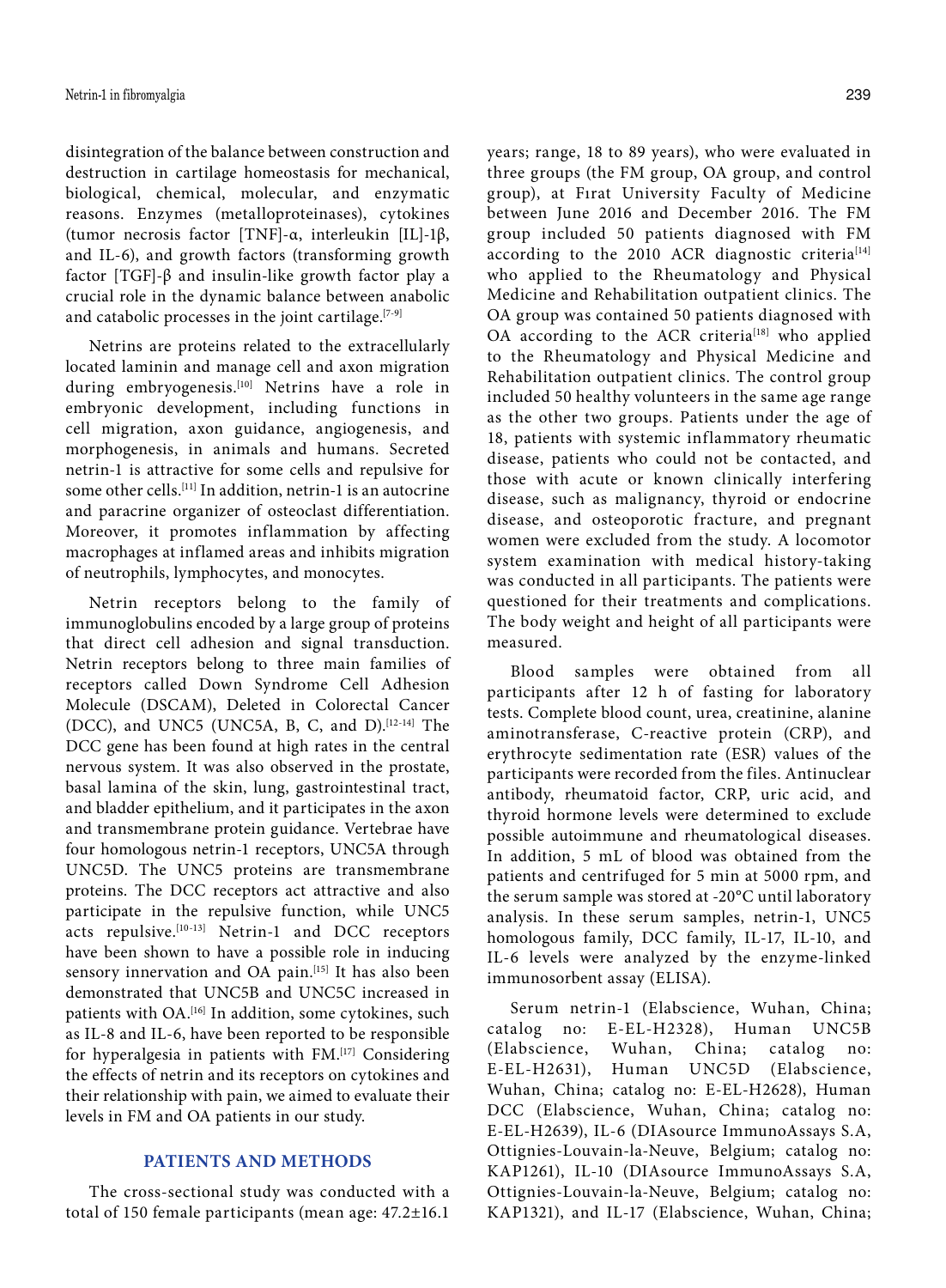catalog no: E-EL-H0105) levels were studied in accordance with the ELISA method using the appropriate commercial kit.

### **Statistical analysis**

Statistical analyses were conducted using the IBM SPSS version 22.0 software (IBM Corp., Armonk, NY, USA). The continuous data were presented as mean ± standard deviation. Normal distributions were tested with the Kolmogorov-Smirnov test. The difference of continuous variables among the groups was examined by one-way analysis of variance (ANOVA) and Kruskal-Wallis variance analysis for parametric data with normal distributions and nonparametric data, respectively. In dual comparisons, Mann-Whitney U test was used for nonparametric data, and Student's t-test was utilized for parametric data. Categorical data were evaluated by the chi-square test. Pearson correlation analysis was used for the correlation analysis. ANCOVA test were used for the comparison of the netrin-1 levels by means of age, ESR, CRP, creatinine, and fasting blood glucose parameters. The diagnostic efficacies of netrin-1 and netrin receptors for FM were examined by the receiver operating characteristic analysis. A *p* value of <0.05 was considered significant.

### **RESULTS**

The OA patients were older due to the nature of the disease, and the mean age of the control group was lower ( $p$ <0.001). Similarly, the mean age of the FM patients were higher than the healthy controls (p<0.001; Table 1). Fasting blood glucose and creatinine levels were higher in the OA group compared to the control group and FM group  $(p<0.001$  and  $p<0.05$ , respectively; Table 1). In terms of these parameters, the differences between the FM group and the control group were not significant.

There was no difference between groups in hematological tests. Compared to the FM group and the control group, CRP ( $p > 0.05$  and  $p < 0.05$ , respectively) and ESR (p<0.05 and p<0.01, respectively) levels were higher in the OA group (Table 1). There was no significant difference between the FM group and the control group in these parameters. Similarly, there was no significant difference in serum IL-17, IL-10, and IL-6 levels between the FM group and the control

| <b>TABLE 1</b><br>Laboratory results of the study groups |                           |                       |                                        |                        |  |
|----------------------------------------------------------|---------------------------|-----------------------|----------------------------------------|------------------------|--|
|                                                          | Healthy controls $(n=50)$ | Osteoarthritis (n=50) | Fibromyalgia (n=50)                    |                        |  |
| Variables                                                | $Mean \pm SD$             | $Mean \pm SD$         | $Mean \pm SD$                          | $p^a$                  |  |
| Age (year)                                               | $34.2 \pm 13.1$           | $62.7 \pm 9.4***$     | $44.9 \pm 10.7***$                     | $< 0.001^b$            |  |
| FBG (mg/dL)                                              | $91.3 \pm 11.8$           | $113.3 \pm 40.3***$   | $92.2 \pm 14.3^{\times \times \times}$ | $< 0.001^b$            |  |
| Creatinine (mg/dL)                                       | $0.6{\pm}0.1$             | $0.7 \pm 0.1*$        | $0.62 \pm 0.2$                         | $0.005^{b}$            |  |
| Hemoglobin (g/dL)                                        | $13.1 \pm 0.9$            | $13.1 \pm 1.1$        | $12.8 \pm 1.2$                         | 0.323 <sup>b</sup>     |  |
| Leukocyte $(10^3/\mu L)$                                 | $6.4 \pm 1.6$             | $7.1 \pm 2.2$         | $6.3 \pm 2.1$                          | 0.066 <sup>b</sup>     |  |
| Platelet $(10^3/\mu L)$                                  | $281 \pm 89.6$            | $283.7 \pm 76.9$      | $295.4 \pm 81.8$                       | $0.672^b$              |  |
| $ESR$ (mm/h)                                             | $13.2 \pm 11.2$           | $24.4 \pm 14.6*$      | $16.2 \pm 10.6^{\times \times}$        | 0.001 <sup>c</sup>     |  |
| $CRP$ (mg/L)                                             | $4.7 \pm 3.6$             | $6.6 \pm 6.3$         | $4.3 \pm 2.5$ <sup>x</sup>             | 0.047 <sup>c</sup>     |  |
| IL-6 $(pg/mL)$                                           | $39.0 \pm 21.6$           | $102.7 \pm 145.6**$   | $57.9 \pm 64.7$ <sup>x</sup>           | 0.003c                 |  |
| IL-17 $(pg/mL)$                                          | 157.0±124.4               | $158.5 \pm 81.6$      | $180.5 \pm 109.6$                      | 0.468c                 |  |
| IL-10 $(pg/mL)$                                          | $11.6 \pm 1.9$            | $15.8 \pm 7.4***$     | $12.8 \pm 2.2$ <sup>**</sup>           | $< 0.001$ c            |  |
| Netrin-1 (pg/mL)                                         | 134.7±23.5                | $138 \pm 14.1$        | $121.7 \pm 26.2$ **/***                | 0.001 <sup>b</sup>     |  |
| DCC (pg/mL)                                              | $475.6 \pm 159.8$         | $906.0 \pm 422.2$ *** | 631.4±349.4 $***$                      | $< 0.001$ <sup>c</sup> |  |
| UNC 5B (ng/mL)                                           | $1.9 \pm 1.4$             | $2.2 \pm 1.1$         | $1.7 \pm 1.1$                          | 0.105c                 |  |
| UNC 5D (ng/mL)                                           | $5.3 \pm 1.0$             | $5.7 \pm 0.6*$        | $5.5 \pm 0.7$                          | 0.023 <sup>b</sup>     |  |

SD: Standard deviation; FBG: Fasting blood glucose; ESR: Erythrocyte sedimentation rate; CRP: C-reactive protein; IL: Interleukin; DCC: Deleted in colorectal cancer; UNC: Netrin receptor.

a Parametric data with normal distribution were analyzed by ANOVA and Kruskal Wallis variance analysis was performed for analysis of nonparametric data. Moreover, Mann-Whitney U test for nonparametric data<sup>c</sup> and student's t test for parametric data<sup>b</sup> were selected for dual comparisons. Compared with the control group: \*  $p<0.05$ ; \*\*  $p<0.01$ ; \*\*\*  $p<0.001$ .

Compared with the osteoarthritis group;  $\times$  p<0.05,  $\times\times$  p<0.01,  $\times\times$  p<0.001.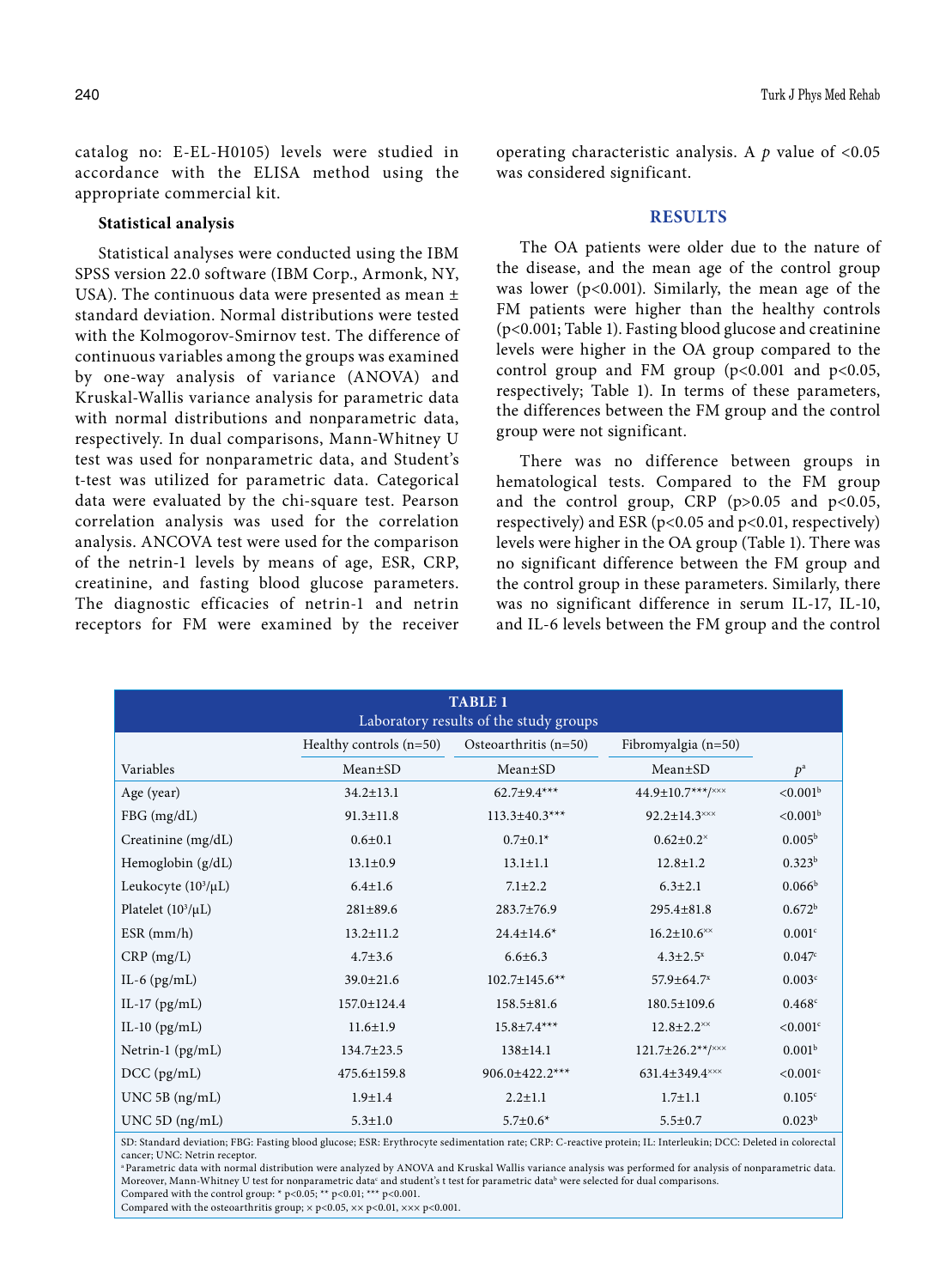group. However, IL-10 (p<0.001, p<0.01, respectively) and IL-6 ( $p$ <0.01 and  $p$ <0.05, respectively) levels in the OA group were higher than in the control group and the FM group.

The serum netrin-1 level in the FM group was significantly lower than in the control and OA groups (p<0.01 and p<0.001, respectively; Figure 1). There was no significant difference in serum netrin-1 levels between the control and OA groups (Table 1). The statistical analyzes were reperformed by the ANCOVA test as there were differences between the groups in terms of mean age, ESR, CRP, creatinine, and fasting blood glucose levels. Even though the mean age, ESR, CRP, creatinine, and fasting blood glucose levels were corrected, serum netrin-1 level was lower in the FM group than in both the control and OA groups (p<0.01 for both groups).

No significant differences were found between netrin receptors (DCC, UNC5B and UNC5D) levels between the FM and control groups (Figure 2a-c). However, the DCC in the OA group was higher compared to the control and FM groups  $(p<0.001)$ for both groups), whereas UNC5D level was higher compared to the control group only (p<0.05; Table 1). Even after correction for age and fasting blood glucose with the ANOVA test, the DCC level was statistically significantly higher in the OA group compared to the control and FM groups  $(p=0.001$  and  $p=0.005$ , respectively).

Serum netrin-1 level and DCC level correlated in the control and OA groups (r=0.285, p=0.045 and r=0.388, p=0.005, respectively). In the FM group, netrin-1 level and UNC5B level (r=0.332, p=0.018) correlated positively. In addition, in the control group, serum netrin-1 level and IL-6 level correlated positively (r=0.326, p=0.012). Serum UNC5B level correlated



negatively with fasting blood glucose level in the control group  $(r=-0.347, p=0.015)$ . In the OA group, serum UNC5D level correlated negatively with age  $(r=-0.282, p=0.049).$ 



UNC5D, and **(c)** DCC.

UNC: Netrin receptor; DCC: Deleted in colorectal cancer.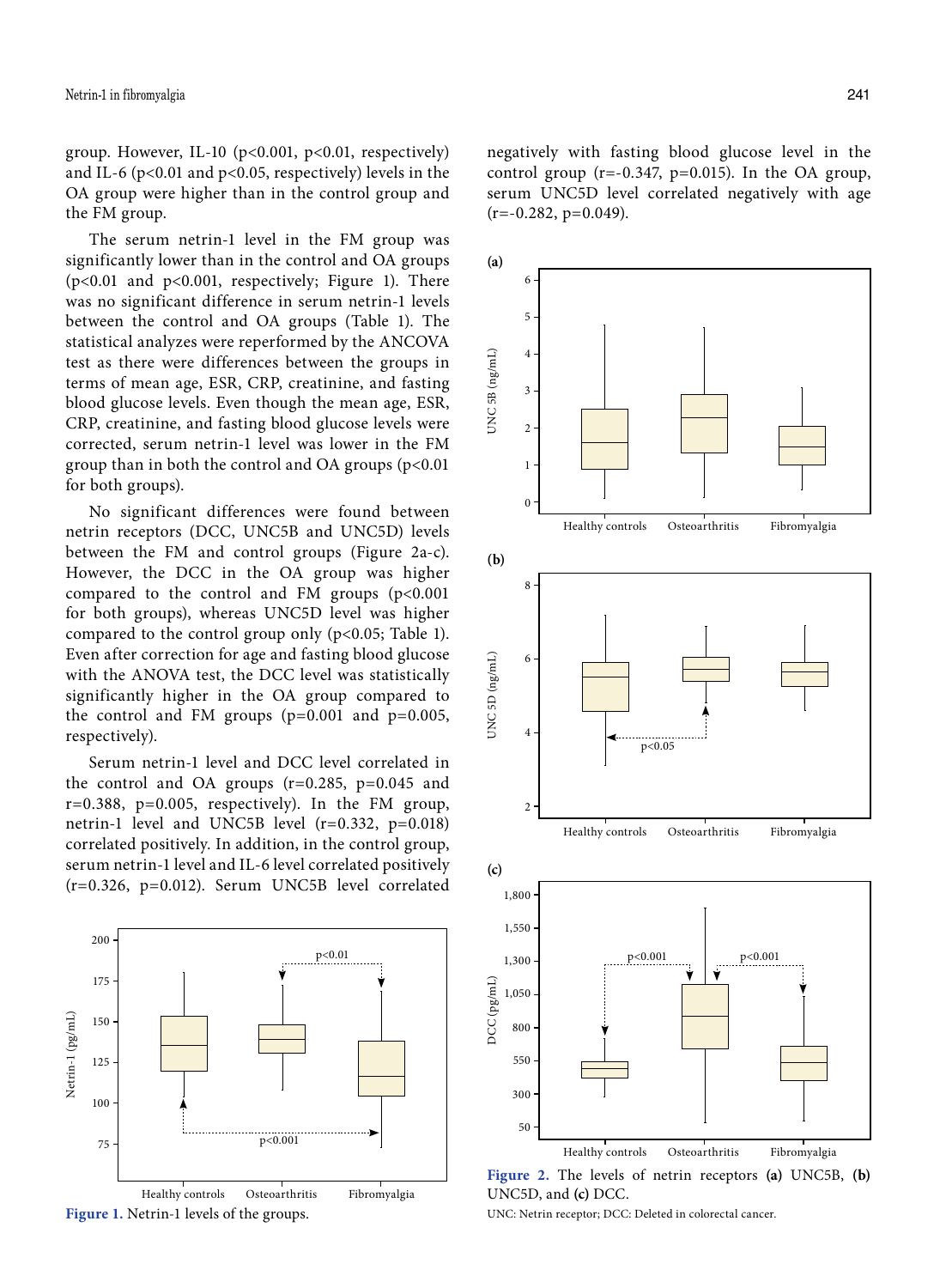

| Netrin-1 | 0.726 | <0.001 | $0.617 - 0.835$ |
|----------|-------|--------|-----------------|
| UNC5B    | 0.633 | 0.022  | $0.523 - 0.743$ |
| UNC5D    | 0.598 | 0.090  | $0.487 - 0.710$ |
| DCC.     | 0.739 | <0.001 | 0.638-0.839     |

**Figure 3.** Receiver operating characteristic curves of netrin-1 and DCC levels differentiate FM from OA.

CI: Confidence interval; DCC: Deleted in colorectal cancer; UNC: Netrin receptor; FM: Fibromyalgia; OA: Osteoarthritis.

Based on the receiver operating characteristic analysis, the netrin-1 level (using a cut-off of 128.8 pg/mL) differentiated FM from OA, with a sensitivity and specificity of 80% and 72%, respectively. Moreover, the DCC level (using a cutoff of 700.9 pg/mL) differentiated FM from OA, with a sensitivity and specificity of 72%. These results indicate that netrin-1 (area under the curve [AUC]: 0.726; 95% CI: 0.617-0.835; p<0.001) and DCC (AUC: 0.739; 95% CI: 0.638-0.839; p<0.001) were sensitive and specific markers for FM (Figure 3).

## **DISCUSSION**

Netrin-1 is a critical molecule in the development of cortical neurons and spinal commissural neurons. During embryonic development, the attractive function of netrin-1 requires the DCC receptor. The UNC5H2 receptor is required for the repulsive task of netrin-1. The expression of the DCC receptor in adult spinal cord neurons is less than UNC5H2 compared to embryonic spinal cord neurons. Netrin-1 release increases after spinal cord injuries. Inflammatory cells in the wound play an important role in increasing the expression of netrin-1. Suppression of netrin-1 release from spinal dorsal horn neurons (sensory nerves) has been shown to increase induced mechanical allodynia.<sup>[19]</sup> Widespread pain is frequently reported in FM.[3] In our study, serum netrin-1 level was found to be low in FM patients.

Bennett et al.<sup>[20]</sup> discovered that circulating somatomedin C levels are low in FM patients. Somatomedin C is the mediator of the anabolic effects of the growth hormone and is required for normal muscle hemostasis. Chronic low level of somatomedin reduces growth hormone release and causes muscle pain. In addition, the effects of netrin-1 on growth have been established.<sup>[12,13]</sup> It is possible that the effects of low netrin-1 levels are more prominent compared to the growth hormone in the pathogenesis and clinical severity of FM.

Bengtsson et al.<sup>[21]</sup> reported a decrease in the levels of adonesintriphosphateand phosphocreatine in FM patients. This can cause postexercise pain and other painful conditions in patients. Netrin-1 binds directly to DCC; however, in some systems, adenosine A2b receptor (A2bR) acts as a coreceptor.[22] Activation of A2bR increases the level of cyclic adenosine monophosphate (cAMP) and increases the attractive chemical response to netrin-1.[12,13,22] In another study, it was found that netrin-1 limits neutrophil accumulation in the intestinal mucosa and increases this effect by binding to A2bR and increasing the level of cAMP.<sup>[23]</sup> Furthermore, Galeotti et al.<sup>[24]</sup> demonstrated an increase in the level of cAMP in FM patients. The low netrin-1 detected in the FM patients may have altered the cAMP level in our study.

Netrin-1 manages the inflammatory response of macrophages and neutrophils. Ischemia in the kidney increases prostaglandin E2 (PGE2) production from neutrophils, and PGE2 increases IL-17 production. Interleukin-17 production also increases interferon-gamma production. Netrin-1 suppresses this path by blocking the production of PGE2. It protects the kidney by suppressing inflammation and neutrophil infiltration and preventing apoptosis from ischemia-reperfusion injury.[25] Interleukin-17A receptor activation has been found to induce the release of chemokines and matrix metalloproteinases (MMPs).[26-28] Moreover, IL-17 has been shown to induce pain and neutrophil migration.<sup>[29]</sup>

Netrin-1 is broken down by MMPs located in the region close to the plasma membrane. Therefore, MMP inhibitors increase the effectiveness of netrin- $1$ .<sup>[12,22]</sup>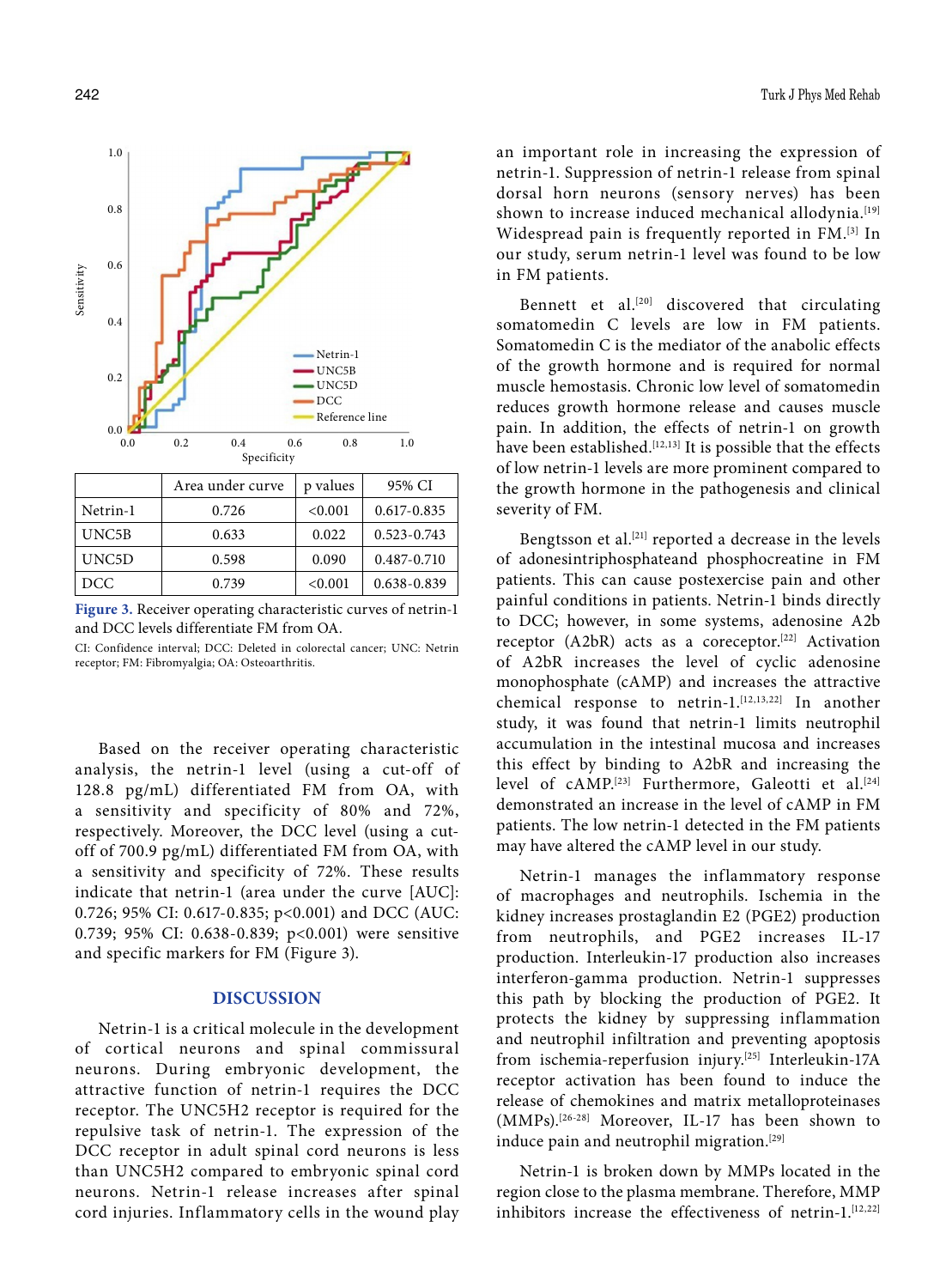Matrix metalloproteinases can be held responsible for decreasing the netrin-1 level in FM patients. Netrin-1 plays a crucial role not only in neural development but also in tissue organization, differentiation, cell survival, mobility, proliferation, cell adhesion, and cancer.[30] Netrin-1 only acts as axon attraction when connected to DCC. When the UNC5 receptor and DCC receptor bind, the UNC5 receptor closes and acts as a repellant.[31] In a study, UNC5B and UNC5C levels were determined to be high in synovial fluids of patients with OA and rheumatoid arthritis.<sup>[16]</sup> In our study, serum netrin-1 levels did not increase in OA, whereas DCC and UNC5D levels, which were among the netrin receptors, increased.

The etiopathogenesis of FM is unknown. Viral infections, trauma, psychopathological causes, immunological mechanisms, and genetic predisposition are thought to be effective in its pathogenesis.[32,33] It has been reported that FM symptoms are induced by the interaction between the sympathetic nervous system, the immune system, and the hypothalamic-pituitary-adrenal axis.[34] Although various cytokines are suspected of playing a role in pathogenesis, the possible roles of cytokines have not been adequately clarified.<sup>[33,35]</sup> Cytokines, such as TNF- $\beta$ , IL-8, IL-6, and IL-1 $\alpha$ , have been shown to directly cause peripheral and central neuropathic pain.[32,33] Pain is one of the most crucial symptoms of inflammation and also the most important symptom in FM. Wallace et al.<sup>[17]</sup> reported that IL-6 and IL-8, which play a role in inflammation, are responsible for hyperalgesia in FM patients. In patients with FM, serum IL-8 level of proinflammatory cytokines was higher than in healthy controls. No significant difference was found between the control group and FM patients in IL-10 and IL-2 levels. Gür et al.<sup>[33]</sup> did not find a difference in serum IL-1 and IL-6 values. However, they found a significant difference in IL-8 and IL-2 levels. They reported that the role of IL-8 is major in the development of pain in FM.

Chronic inflammation of cells is not evident in OA. The number of leukocytes is usually not high in the joint fluid. Cytokines play an important role in the inflammatory component of OA.<sup>[8]</sup> The role of inflammatory cytokines, such as TNF-α, IL-18, IL-15, IL-1β, and IL-6, and anti-inflammatory cytokines, such as IL-13, IL-10, and IL-4 in OA pathogenesis is still being investigated.<sup>[36]</sup>

Six cytokines (IL-17A-F) and five receptors (IL-17RA-E) belonging to the IL-17 family have been identified. Interleukin-17 was found to be high in synovial fluid and serum in OA patients. Interleukin-17 inhibits the production of proteoglycans synthesized by chondrocytes and supports the production of MMPs. It causes the secretion of other cytokines that negatively affect the cartilage. Interleukin-6 was determined to be high in serum and synovial fluids of OA patients. It reduces the synthesis of type 2 collagen and increases enzyme production from MMPs. One of the major cytokines causing changes in subchondral bone is IL-6. Interleukin-10 acts as a chondrocyte protector in OA, activates type 2 collagen synthesis, and increases proteoglycan synthesis. It also blocks the synthesis of MMPs and prevents the apoptosis of chondrocytes.[36] In a study, IL-6 and IL-10 levels were revealed to be higher in OA.<sup>[37]</sup>

Netrin-1 may demonstrate different effects through receptors DCC and UNC5B.[38,39] In our study, a correlation was found between netrin and its receptors in patients with FM and OA but not in the control group. This result may be a sign of the complex relationship between netrin and its receptors.

The inflammatory cells and various cytokines may be involved in the pathogenesis of FM and OA. Thus, serum IL-17, IL-10, and IL-6 levels were investigated in FM and OA patients to evaluate their possible role in the pathophysiology of FM and OA. In our study, serum cytokine levels did not increase in the FM group. However, serum IL-6 and IL-10 levels were higher in the OA group. Conversely, IL-10 was decreased in OA patients in studies.[40] However, it has been shown that the IL-10 level of OA patients increased with exercise. [41] Our result may be related to the exercise habits of the OA patients included in the study.

The main limitations of this study are its crosssectional design and that the power analysis was not performed before enrolment in the study. However, the sample size is accepted as satisfactory since the power is above 0.8.

In conclusion, it was found that netrin-1 and its receptors were low in FM patients, which suggests that netrin-1 is involved in the pathogenesis of pain in FM patients. More comprehensive studies with a large sample size are needed to explore the role of netrin-1 and its receptors in FM.

**Ethics Committee Approval:** The study protocol was approved by the Fırat University Faculty of Medicine Non-Interventional Clinical Research Ethics Committee (2016-17/08). The study was conducted in accordance with the principles of the Declaration of Helsinki.

**Patient Consent for Publication:** A written informed consent was obtained from all participants.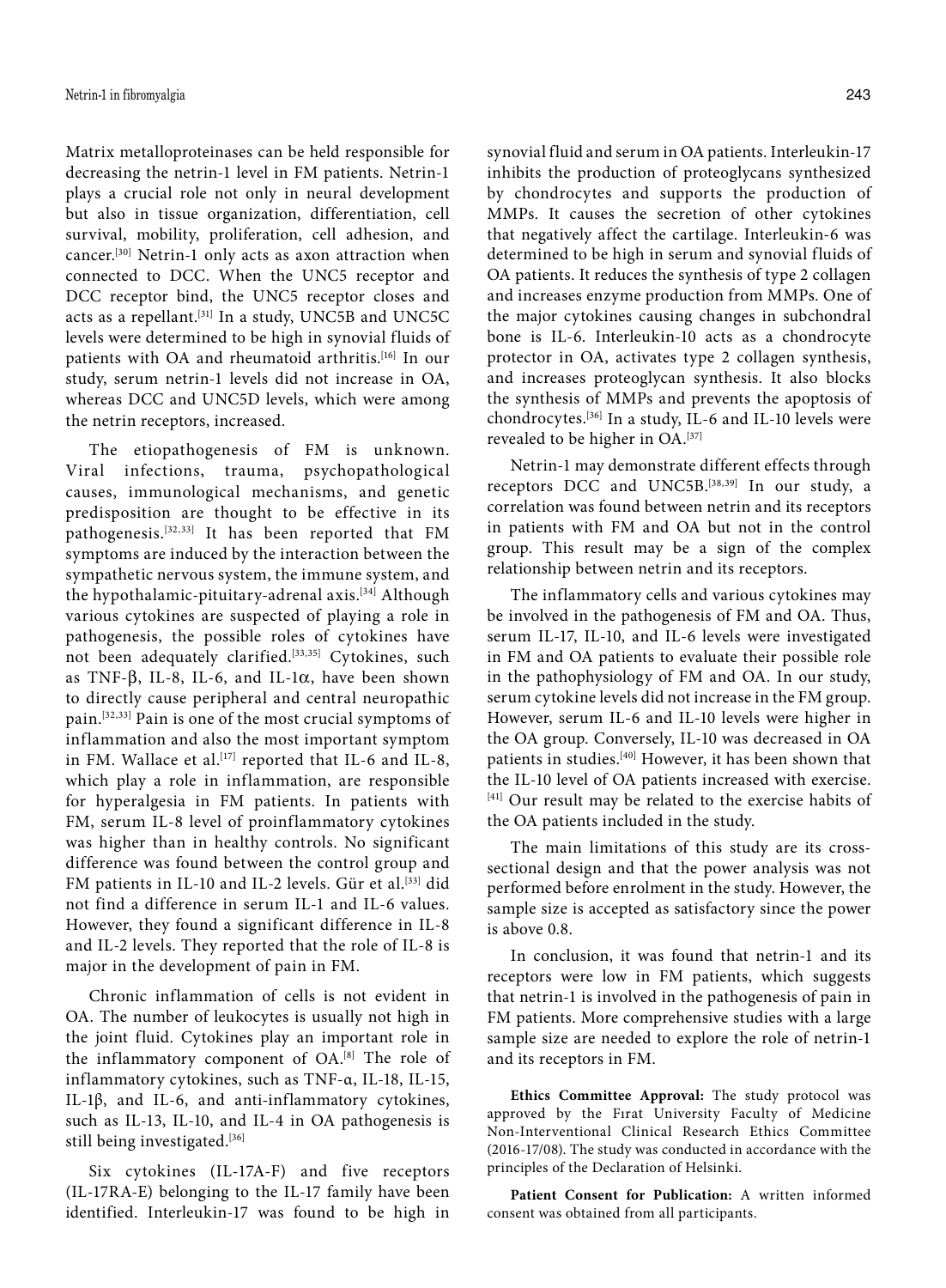**Data Sharing Statement:** The data that support the findings of this study are available from the corresponding author upon reasonable request.

**Author Contributions:** Conception and design: A.K., S.S.K.; Designed and performed experiments: A.K., A.G., T.K.K., G.A., A.K., N.İ.; Wrote and revised of the manuscript: A.K.., S.S.K.; Conducted the laboratory procedures: T.K.K., N.İ.; Data acquisition and analysis: A.K., A.G., T.K.K., G.A., A.K., S.S.K.; Writing and revising of the manuscript critically: S.S.K.; All authors read and approved the final version of the manuscript.

**Conflict of Interest:** The authors declared no conflicts of interest with respect to the authorship and/or publication of this article.

**Funding:** This study was supported by the Turkish Society for Rheumatology.

#### **REFERENCES**

- 1. Bellato E, Marini E, Castoldi F, Barbasetti N, Mattei L, Bonasia DE, et al. Fibromyalgia syndrome: Etiology, pathogenesis, diagnosis, and treatment. Pain Res Treat 2012;2012:426130.
- 2. Goldenberg DL, Burckhardt C, Crofford L. Management of fibromyalgia syndrome. JAMA 2004;292:2388-95.
- 3. Häuser W, Sarzi-Puttini P, Fitzcharles MA. Fibromyalgia syndrome: Under-, over- and misdiagnosis. Clin Exp Rheumatol 2019;37 Suppl 116:90-7.
- 4. Wolfe F, Ross K, Anderson J, Russell IJ, Hebert L. The prevalence and characteristics of fibromyalgia in the general population. Arthritis Rheum 1995;38:19-28.
- 5. Schmidt-Wilcke T, Clauw DJ. Fibromyalgia: From pathophysiology to therapy. Nat Rev Rheumatol 2011;7:518-27.
- 6. Sarzi-Puttini P, Giorgi V, Marotto D, Atzeni F. Fibromyalgia: An update on clinical characteristics, aetiopathogenesis and treatment. Nat Rev Rheumatol 2020;16:645-60.
- 7. Johnson VL, Hunter DJ. The epidemiology of osteoarthritis. Best Pract Res Clin Rheumatol 2014;28:5-15.
- 8. Liu-Bryan R, Terkeltaub R. Emerging regulators of the inflammatory process in osteoarthritis. Nat Rev Rheumatol 2015;11:35-44.
- 9. Aigner T, Söder S, Gebhard PM, McAlinden A, Haag J. Mechanisms of disease: Role of chondrocytes in the pathogenesis of osteoarthritis--structure, chaos and senescence. Nat Clin Pract Rheumatol 2007;3:391-9.
- 10. Rajasekharan S, Kennedy TE. The netrin protein family. Genome Biol 2009;10:239.
- 11. Kennedy TE. Cellular mechanisms of netrin function: Long-range and short-range actions. Biochem Cell Biol 2000;78:569-75.
- 12. Barallobre MJ, Pascual M, Del Río JA, Soriano E. The Netrin family of guidance factors: Emphasis on Netrin-1 signalling. Brain Res Brain Res Rev 2005;49:22-47.
- 13. Livesey FJ. Netrins and netrin receptors. Cell Mol Life Sci 1999;56:62-8.
- 14. Wolfe F, Clauw DJ, Fitzcharles MA, Goldenberg DL, Katz RS, Mease P, et al. The American College of Rheumatology

preliminary diagnostic criteria for fibromyalgia and measurement of symptom severity. Arthritis Care Res (Hoboken) 2010;62:600-10.

- 15. Zhu S, Zhu J, Zhen G, Hu Y, An S, Li Y, et al. Subchondral bone osteoclasts induce sensory innervation and osteoarthritis pain. J Clin Invest 2019;129:1076-93.
- 16. Schubert T, Denk A, Mägdefrau U, Kaufmann S, Bastone P, Lowin T, et al. Role of the netrin system of repellent factors on synovial fibroblasts in rheumatoid arthritis and osteoarthritis. Int J Immunopathol Pharmacol 2009;22:715-22.
- 17. Wallace DJ, Linker-Israeli M, Hallegua D, Silverman S, Silver D, Weisman MH. Cytokines play an aetiopathogenetic role in fibromyalgia: A hypothesis and pilot study. Rheumatology (Oxford) 2001;40:743-9.
- 18. Altman RD. Classification of disease: Osteoarthritis. Semin Arthritis Rheum 1991;20(6 Suppl 2):40-7.
- 19. Wu CH, Yuan XC, Gao F, Li HP, Cao J, Liu YS, et al. Netrin-1 contributes to myelinated afferent fiber sprouting and neuropathic pain. Mol Neurobiol 2016;53:5640-51.
- 20. Bennett RM, Clark SR, Campbell SM, Burckhardt CS. Low levels of somatomedin C in patients with the fibromyalgia syndrome. A possible link between sleep and muscle pain. Arthritis Rheum 1992;35:1113-6.
- 21. Bengtsson A, Henriksson KG, Larsson J. Muscle biopsy in primary fibromyalgia. Light-microscopical and histochemical findings. Scand J Rheumatol 1986;15:1-6.
- 22. Forcet C, Ye X, Granger L, Corset V, Shin H, Bredesen DE, et al. The dependence receptor DCC (deleted in colorectal cancer) defines an alternative mechanism for caspase activation. Proc Natl Acad Sci U S A 2001;98:3416-21.
- 23. Aherne CM, Collins CB, Eltzschig HK. Netrin-1 guides inflammatory cell migration to control mucosal immune responses during intestinal inflammation. Tissue Barriers 2013;1:e24957.
- 24. Galeotti N, Ghelardini C, Zoppi M, Bene ED, Raimondi L, Beneforti E, et al. A reduced functionality of Gi proteins as a possible cause of fibromyalgia. J Rheumatol 2001;28:2298-304.
- 25. Ranganathan PV, Jayakumar C, Mohamed R, Dong Z, Ramesh G. Netrin-1 regulates the inflammatory response of neutrophils and macrophages, and suppresses ischemic acute kidney injury by inhibiting COX-2-mediated PGE2 production. Kidney Int 2013;83:1087-98.
- 26. Kolls JK, Lindén A. Interleukin-17 family members and inflammation. Immunity 2004;21:467-76.
- 27. Moseley TA, Haudenschild DR, Rose L, Reddi AH. Interleukin-17 family and IL-17 receptors. Cytokine Growth Factor Rev 2003;14:155-74.
- 28 Gu C, Wu L, Li X. IL-17 family: Cytokines, receptors and signaling. Cytokine 2013;64:477-85.
- 29. Pinto LG, Cunha TM, Vieira SM, Lemos HP, Verri WA Jr, Cunha FQ, et al. IL-17 mediates articular hypernociception in antigen-induced arthritis in mice. Pain 2010;148:247-56.
- 30. Toda K, Nagasaka T, Umeda Y, Tanaka T, Kawai T, Fuji T, et al. Genetic and epigenetic alterations of netrin-1 receptors in gastric cancer with chromosomal instability. Clin Epigenetics 2015;7:73.